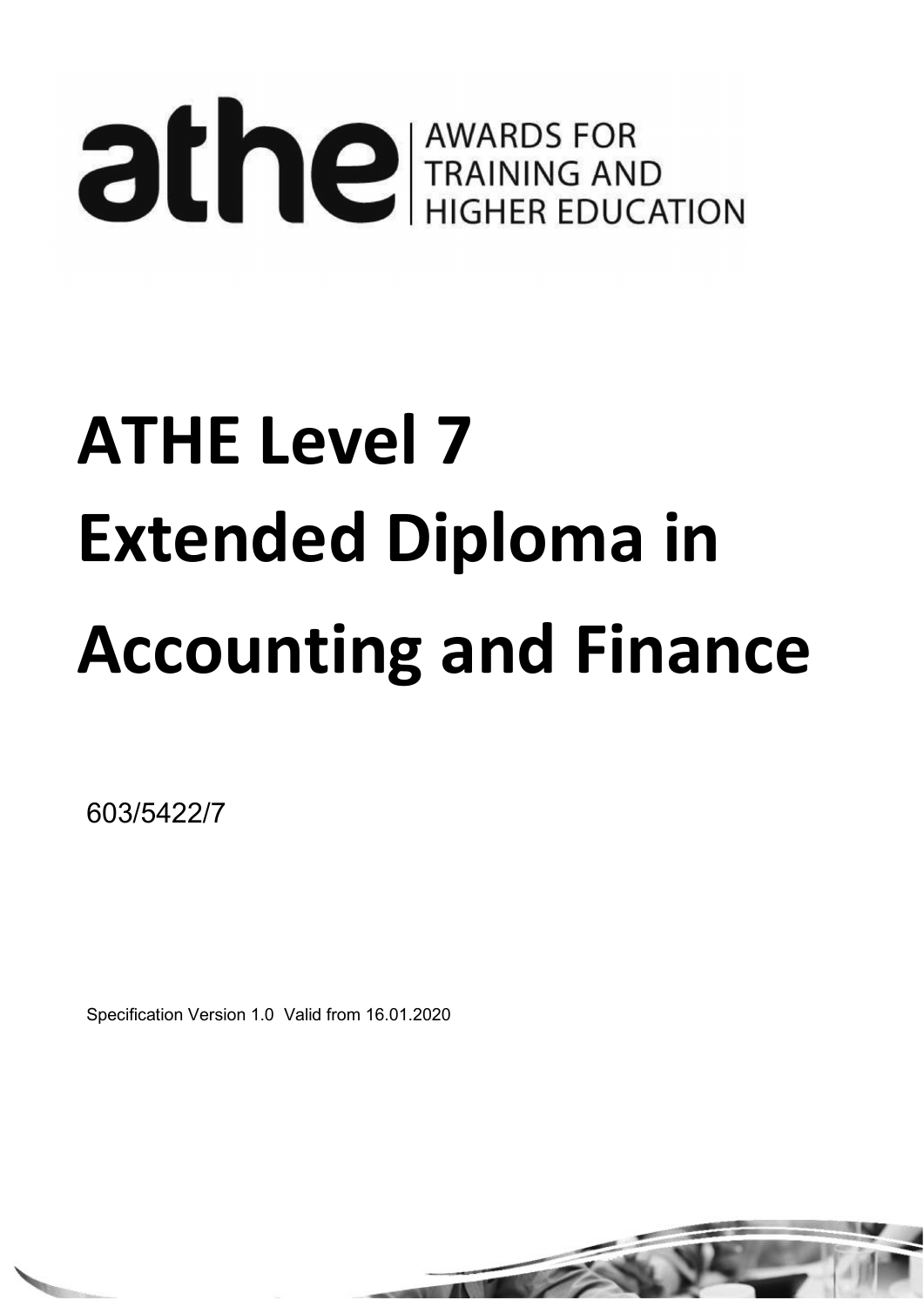## **Contents**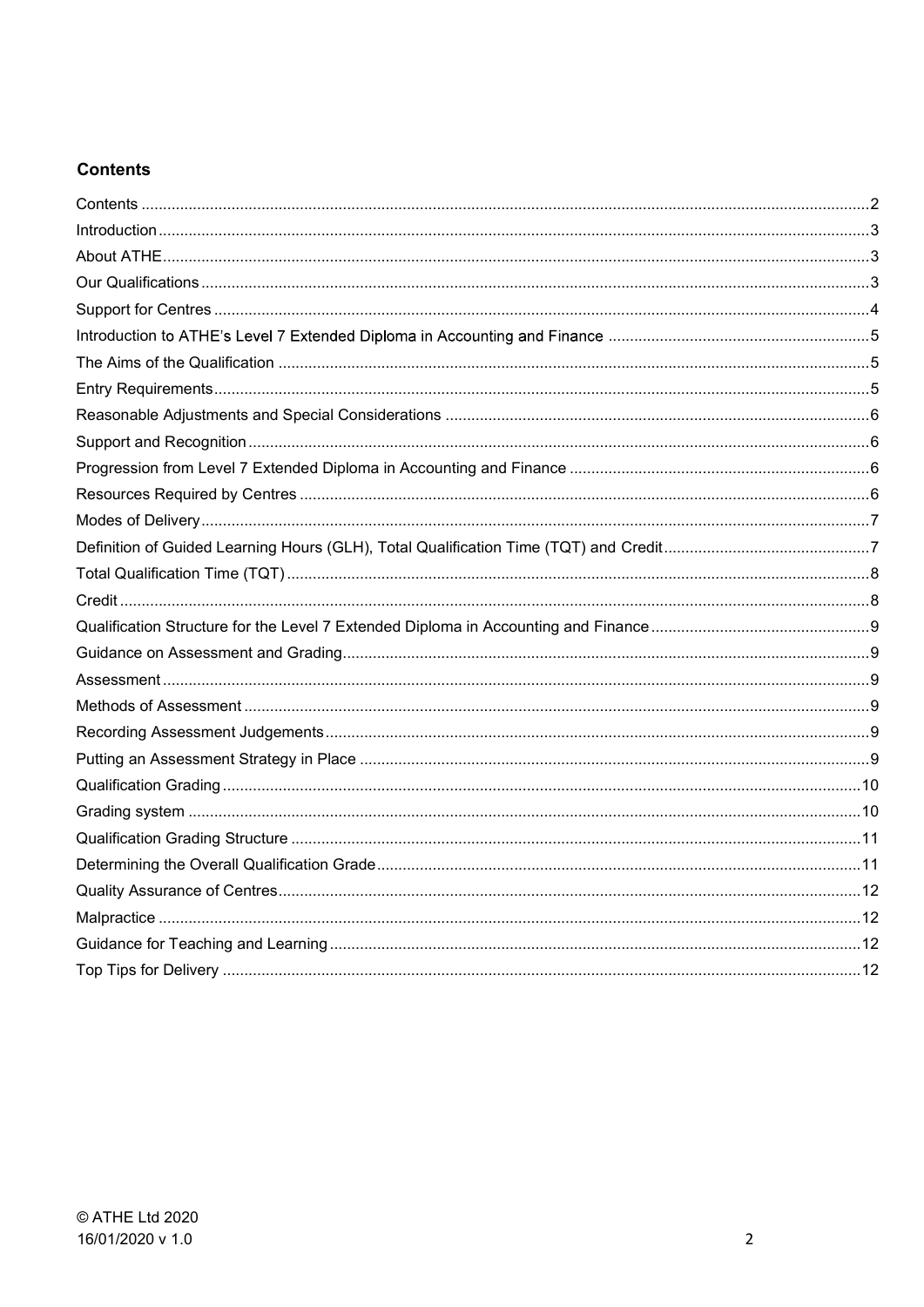### Introduction

### About ATHE

**About ATHE**<br>Awards for Training and Higher Education (ATHE) is a global awarding organisation regulated by Ofqual<br>and other United Kingdom and international regulators. We provide centres with a wide variety of<br>qualificat and other United Kingdom and international regulators. We provide centres with a wide variety of qualifications including, but not limited to: business and management, accounting, law, computing, health **About ATHE**<br>Awards for Training and Higher Education (ATHE) is a global awarding organisation regulated by Ofqual<br>and other United Kingdom and international regulators. We provide centres with a wide variety of<br>qualificat ATHE has also developed a wide range of bespoke qualifications for clients.

The ATHE mission is to provide outstanding qualifications, customer service and support, enabling centres to thrive and their learners to achieve and progress. We will support this mission by:

- providing qualifications which enable learners to fulfil their potential and make a positive contribution to society both socially and economically
- delivering the highest standards of customer service
- delivering support and guidance which meet the needs of all centres and enable them to improve performance
- upholding and maintaining the quality and standards of qualifications and assessments
- having a commitment to lifelong learning and development.

### Our Qualifications

Our qualifications have been created with the involvement of expert input from managers and staff in colleges, industry professionals and our qualification development team. We have also taken into account feedback from learners and consulted with higher education institutions to ensure the qualifications facilitate progression to higher levels. We have taken advantage of the flexibility of the RQF to develop a suite of awards, certificates and diplomas that offer progression across many of the RQF levels.

Key features of the qualifications include:

- regular reviews of the units and the associated support materials so they are current and meet  $\bullet$ the needs of learners
- alignment of the programmes of learning to degree and higher degree qualifications in HEIs in the UK and international institutions, so there is comparability and smooth progression for learners
- a smaller qualification for learners who do not have the time to undertake a full-time  $\bullet$ programme
- challenging and relevant learning with flexible methods of assessment allowing tutors to select  $\bullet$ the most appropriate methods for their learners
- opportunities for learners to achieve higher grades by unit and overall qualification and reach  $\bullet$ their maximum potential
- learning that develops knowledge, understanding and skills e.g. problem-solving and  $\bullet$ interpersonal skills needed by effective accounting professionals.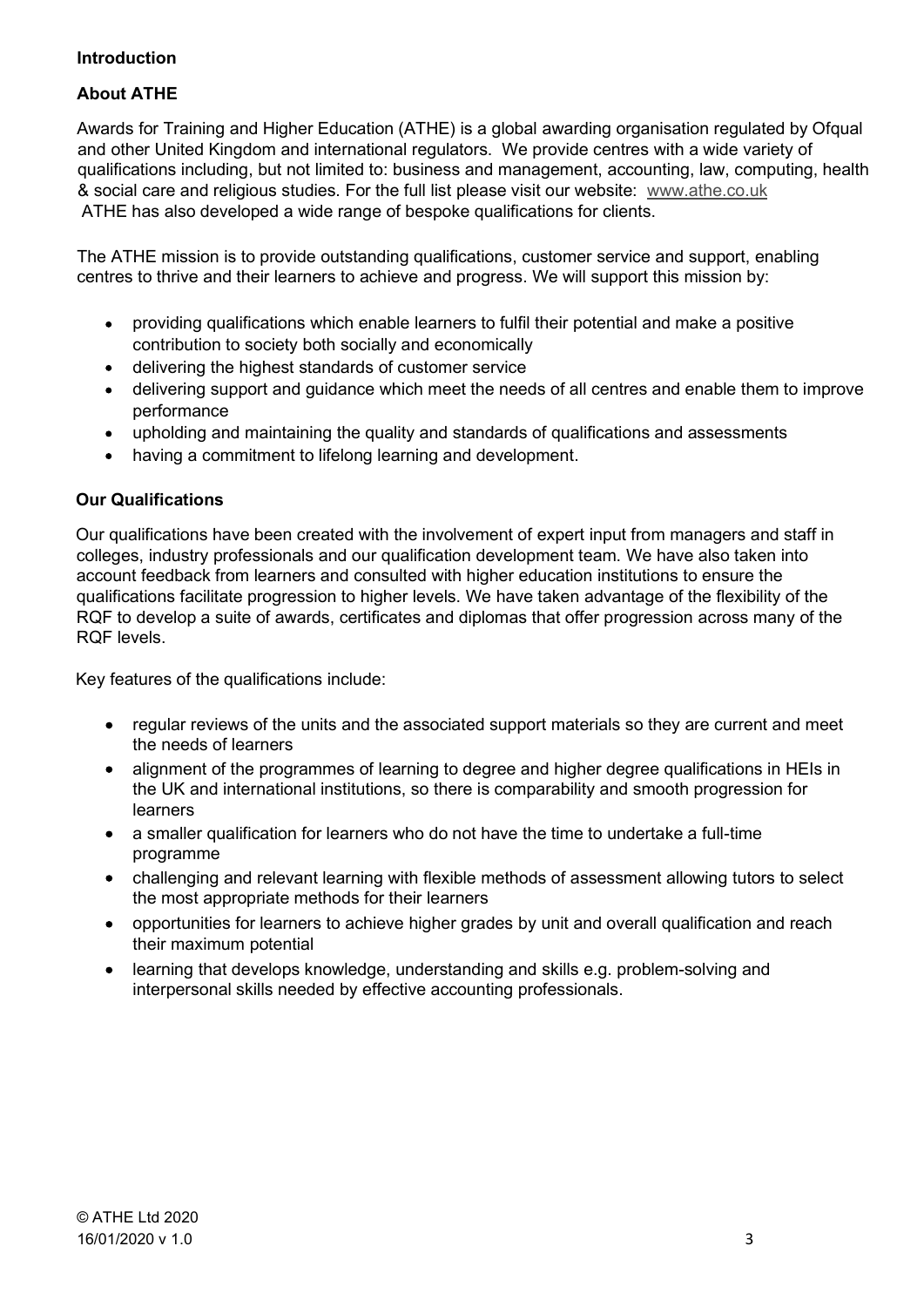### Support for Centres

We are committed to supporting our centres and offer a range of training, support and consultancy services including:

- a comprehensive guide for centres on delivering ATHE qualifications
- qualification guidance, assessor guidance, suggested resources and sample assignments for all units which have been written and verified by experienced practitioners
- verification and guidance with all internally devised assignments
- guidance on how to deliver, assess and quality assure the qualifications
- an ATHE centre support officer who quides centres through the recognition process, learner registration and learner results submission
- health check visits to highlight areas of good practice and any areas for development
- an allocated member of our team who can work with centres to support further improvements in the quality of teaching, learning and assessment
- the services of a team of experienced external verifiers
- opportunities for training and staff development
- access to free webinars to support delivery, assessment and QA processes
- support for business development.

### ATHE Extended Diploma in Accounting and Finance

This document provides key information on ATHE's Level 7 Extended Diploma in Accounting and Finance, including the rules of combination, the content of all the units and guidance on assessment and curriculum planning. It should be used in conjunction with the ATHE handbook "Delivering ATHE Qualifications". Further quidance and supporting documentation on curriculum planning, internal verification and assessment are provided separately in the Delivering ATHE Qualifications handbook and via the ATHE website.

This qualification is regulated by Ofqual and is listed on Ofqual's Register of Regulated Qualifications. Each qualification has a Qualification Number (QN). This number will appear on the learner's final certification documentation. Each unit within a qualification also has a Unit Reference Number.

The QN number for this qualification is as follows:

| 603/5422/7 | ATHE Level 7 Extended Diploma in Accounting and Finance |
|------------|---------------------------------------------------------|
|------------|---------------------------------------------------------|

### Regulation Dates

This qualification is regulated from 16.01.2020 and its operational start date in centres is 01.02.2020

### Availability

This qualification is available to learners who are registered at a recognised ATHE centre which is based in England, Wales or internationally, outside of the United Kingdom.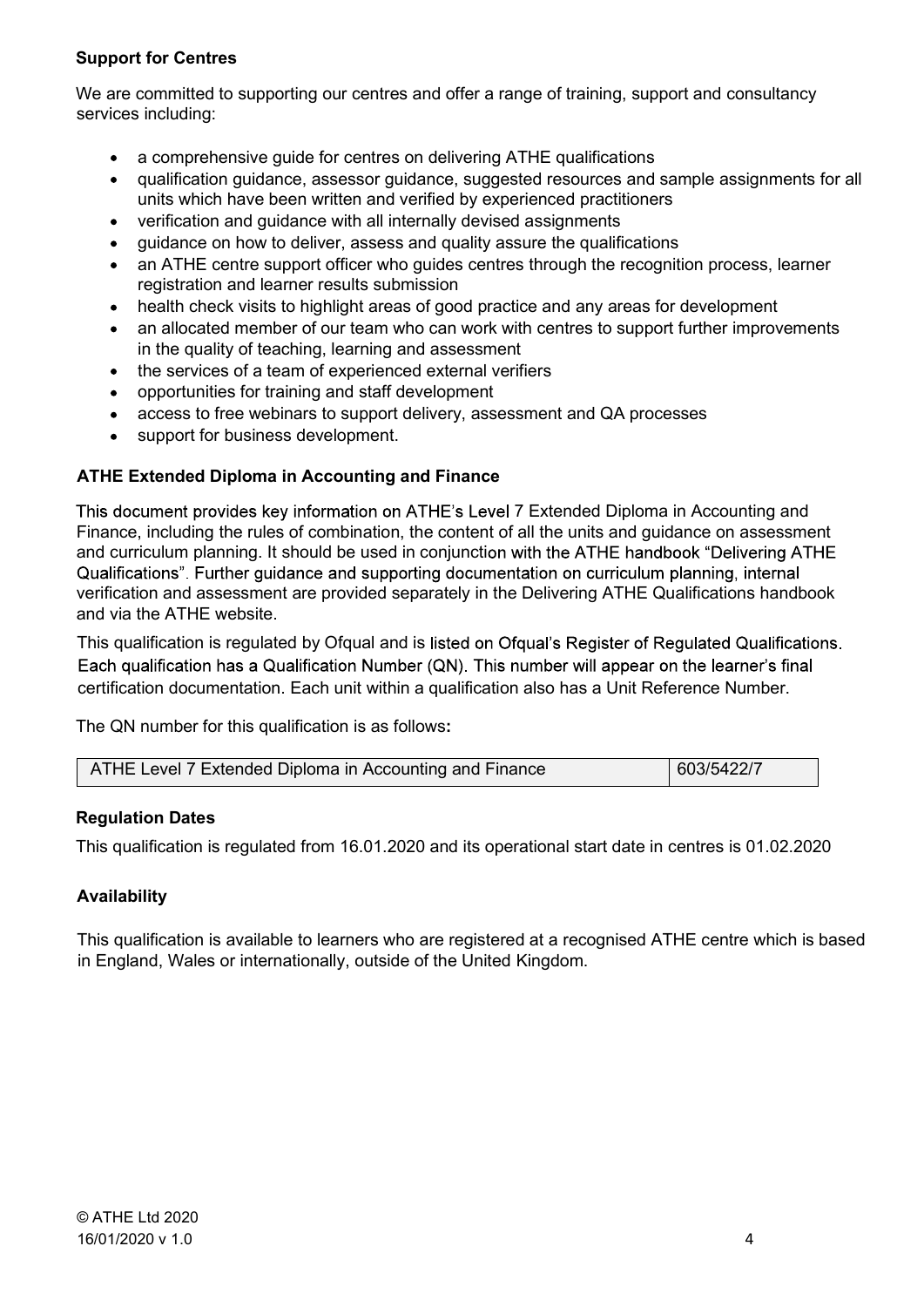### Introduction to ATHE's Level 7 Extended Diploma in Accounting and Finance

### The Aims of the Qualification

Introduction to ATHE's Level 7 Extended Diploma in Accounting and Finance<br>The Aims of the Qualification<br>The aims of this qualification<br>The aims of this qualification are to develop knowledge, understanding and skills in a Areas include professional and ethical responsibilities, financial reporting, advisory skills in planning strategic acquisitions and mergers, management accounting, taxation information and audit and compliance in practice. These are pertinent to the development of participants and to accounting roles in organisations. The qualification also supports progression for learners to higher qualification levels and professional qualifications. The associated sample assignments support the development of skills needed by individuals working in the Accounting profession.

The Level 7 Accounting and Finance qualification has been developed to conform to the requirements of the RQF.

This qualification is therefore designed to provide:

- opportunities for learners to develop a breadth of knowledge and understanding of subject matter related to accounting
- development of underpinning skills, personal qualities and attitudes essential for successful performance in working life
- units that are directly related to learners' current responsibilities or that meet a particular interest and support career development
- a base for continued learning and a desire to constantly develop as an individual, further improving knowledge, understanding and skills.

### Entry Requirements

This qualification is designed for learners who are typically aged 18 and above.

ATHE's policy regarding access to our qualifications is that:

- they should be available to everyone who is capable of reaching the required standards
- they should be free from any barriers that restrict access and progression
- there should be equal opportunities for all those wishing to access the qualifications.

Centres should review the prior qualifications and experience of each learner and consider whether they provide the necessary foundations to undertake the programme of study at level 7. For learners with disabilities and other specific needs, this review will need to take account of the support available to the learner during teaching and assessment of the qualification. If there are exceptional entrants, centres should contact ATHE.

For learners who have recently been in education or training the entry profile is likely to include one of following:

- level 6 qualifications in Accounting or finance related subject
- other related level 7 subjects
- other equivalent international qualifications.

Learners must have an appropriate standard of English to enable them to access relevant resources and complete the unit assignments.

Learners must also have an appropriate standard of Mathematics to enable them to achieve the Learning Outcomes at the standards set by the Assessment Criteria in each unit.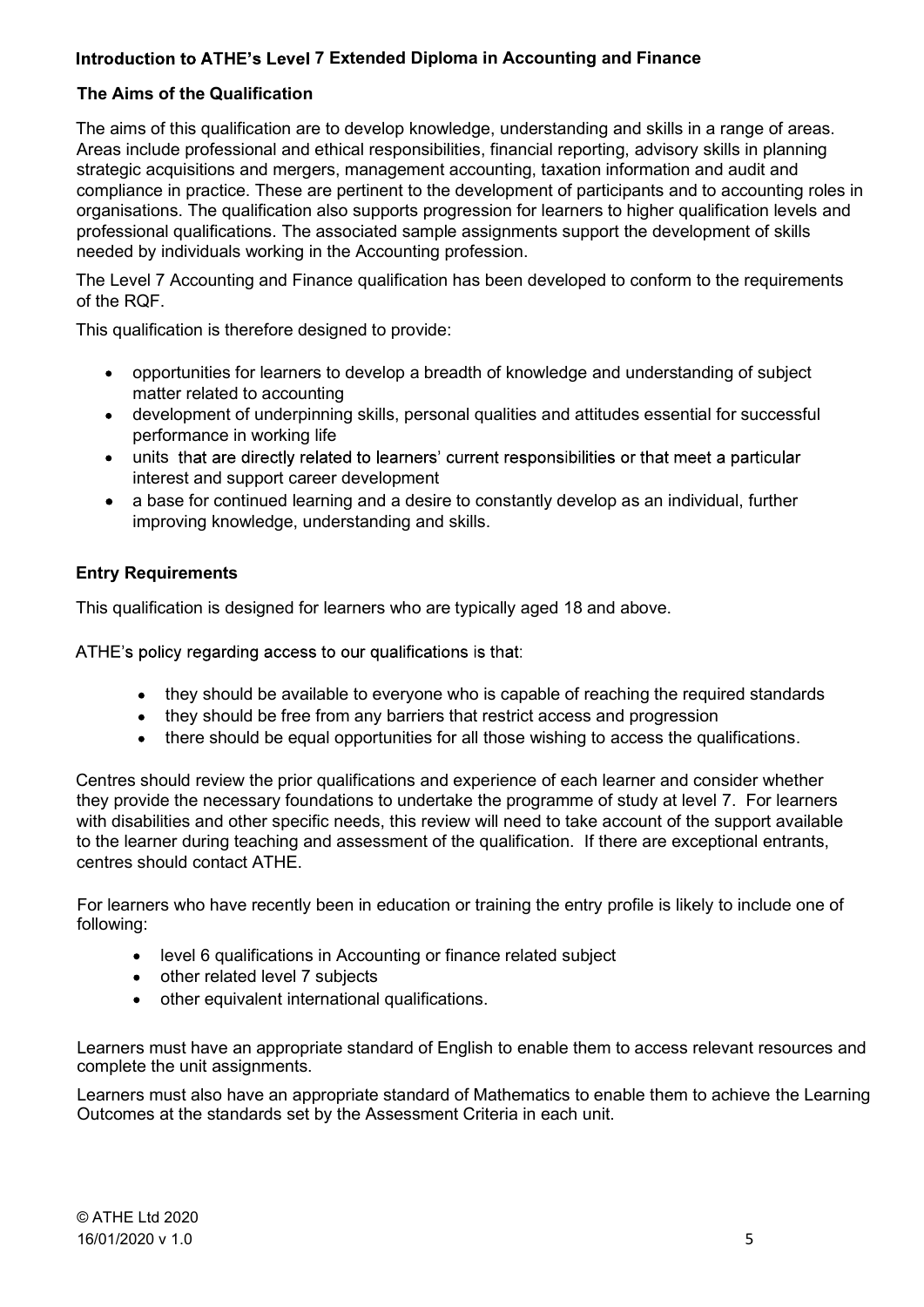Mature learners may present a more varied profile of achievement that is likely to include relevant work experience (paid and/or unpaid) with levels of responsibility, participation and/or achievement of relevant professional qualifications. This may be used for recognition of prior learning (RPL). Learners may also hold RQF qualifications which will enable them to claim an exemption from part of the qualification.

Please note that the UK Visas and Immigration Department (UKVI) requires adult students to have acceptable English language ability before they can apply to become an adult student under Tier 4 (General) of the points-based system. As an education provider you must ensure that the applicant is competent in the English language where the programme is taught and assessed in English. This should be at IELTS 6.5 or 7 at a minimum of CEFR level C1 for an RQF qualification at level 7.

Centres are required to recruit learners to qualifications with integrity. Centres must carry out robust initial assessment to ensure that learners, who undertake qualifications, have the necessary background knowledge, understanding and skills to undertake the learning and assessment at level 7. This assessment should take account of any support available to the learner within the centre during the programme of study and any support that may be required to allow the learner to access the assessment for the units within the qualification.

ATHE will review centre recruitment policies as part of the monitoring processes.

### Reasonable Adjustments and Special Considerations

ATHE's policy on reasonable adjustments and special consideration aims to enhance access to the qualifications for learners with disabilities and other difficulties (as defined by the Equality Act 2010) without compromising the assessment of skills, knowledge and understanding. Centres are also required to have their own policies for reasonable adjustments and special considerations. Where the learner has been awarded a reasonable adjustment or special consideration this must be recorded on the assessment sheet and the learner record. External Verifiers will take account of this information at the external verification of learner work. Further details on reasonable adjustments and special considerations are provided in the ATHE policy document, which can be found on our website. Please contact ATHE if you are uncertain about adjustments for certain learners.

### Support and Recognition

This qualification has been developed with the support of higher education providers and centres who are currently offering or planning to deliver accounting qualifications at this level.

### Progression from Level 7 Extended Diploma in Accounting and Finance

This qualification supports learners studying alongside the ACCA Professional Papers.<br>Learners who complete the qualification will have the opportunity to 'top-up' and acquire a master's degree with ATHE university progression partners such as the University of Bolton. They may also seek career advancement via employment.

### ATHE Recognition of Prior Learning (RPL)

There will be occasions where learners wish to claim recognition of prior learning that has not been formally assessed and accredited. ATHE has provided detailed guidance on RPL which is available for centres on the ATHE website. Centres may also contact ATHE directly to obtain further clarification or discuss the requirements for RPL.

### Resources Required by Centres

ATHE expects centres to provide the right human and physical resources needed to ensure the quality of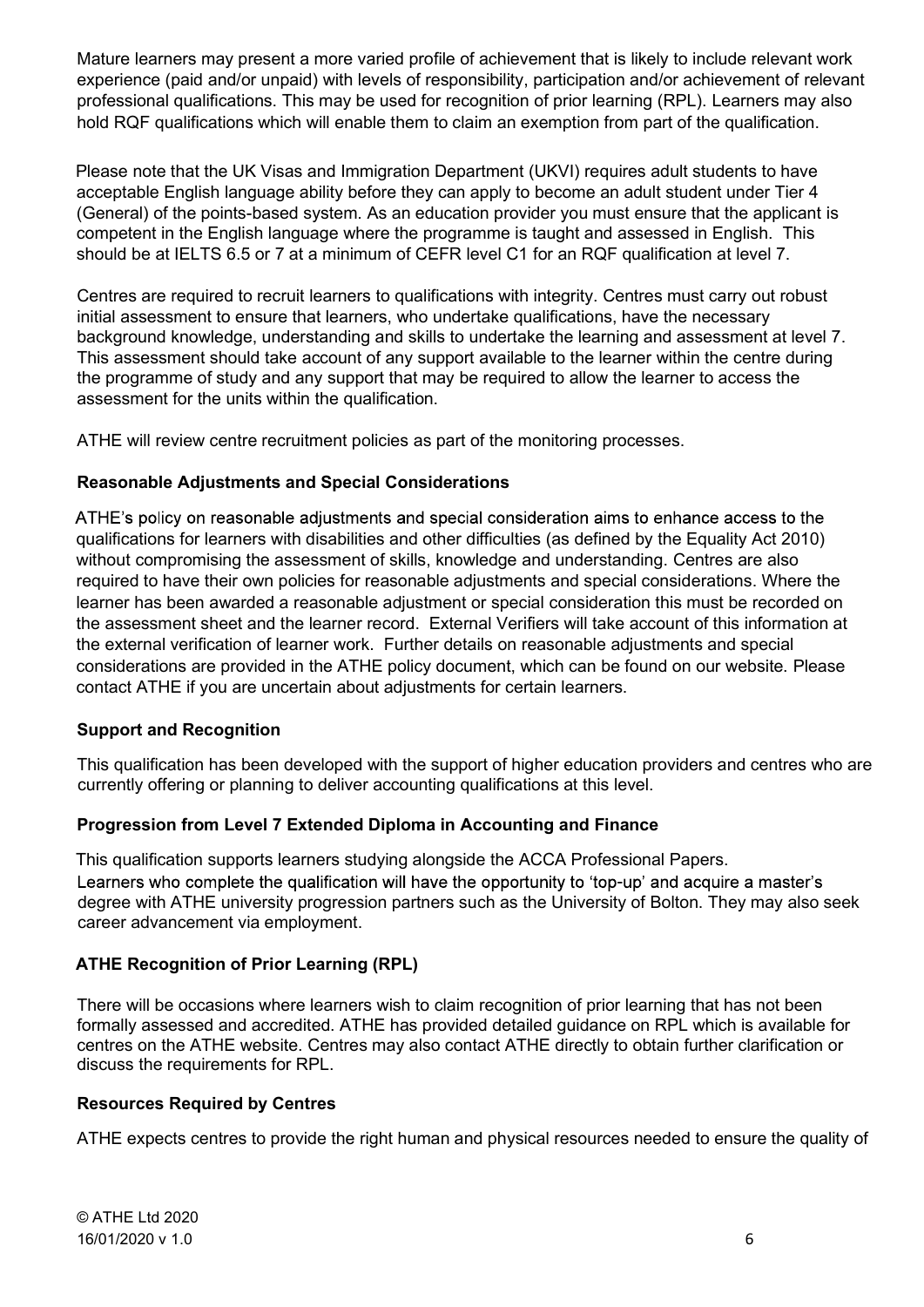the learner experience. Centres must ensure that staff have the appropriate level of subject knowledge and are normally qualified to at least a degree standard. It is desirable that staff have a teaching and/or assessing qualification and practical experience of accounting.

The physical resources required will vary depending on the style of delivery. Where distance or blended learning is used, ATHE expects centres to have appropriate learning support materials, infrastructure and technology in place to meet student needs.

This information will be checked by external verifiers on their visits to centres.

### Modes of Delivery

Subject to checks by external verifiers centres are able to deliver this qualification using the following modes of delivery, in order to meet the needs of their learners. These can include:

- Full-time
- Part-time
- Blended learning
- Distance learning.

### Definition of Guided Learning Hours (GLH), Total Qualification Time (TQT) and Credit

Values for Total Qualification Time, Guided Learning Hours and Credit, are calculated by considering the different activities that a learner would typically complete in order to achieve the learning outcomes of a qualification at the standards provided.

The needs of individual learners and the differing teaching styles used mean there will be variation in the actual time taken to complete a qualification.

Values for Total Qualification Time, Guided Learning Hours and Credit are estimates.

### Guided Learning Hours (GLH)

The term Guided Learning Hours (GLH) is an estimate of the amount of time, on average, that a lecturer, supervisor, tutor or other appropriate provider of education or training, will immediately quide or supervise the learner to complete the learning outcomes of a unit to the appropriate standard.

GLH are intended to provide guidance for centres on the amount of time required to deliver the programme and support learners. GLH are made up of activities completed by the learner under immediate guidance or supervision of a lecturer, supervisor, tutor or other appropriate provider of education or training. Whether through actual attendance or via electronic means, the activity must be in real time.

Some examples of activities that can contribute to Guided Learning Hours include:

- Supervised induction sessions
- Learner feedback with a teacher in real time
- Supervised independent learning
- Classroom-based learning supervised by a teacher
- Work-based learning supervised by a teacher
- Live webinar or telephone tutorial with a teacher in real time
- E-learning supervised by a teacher in real time
- All forms of assessment that take place under the immediate guidance or supervision of a lecturer, supervisor, tutor or other appropriate provider of education or training, including where the assessment is competence-based and may be turned into a learning opportunity.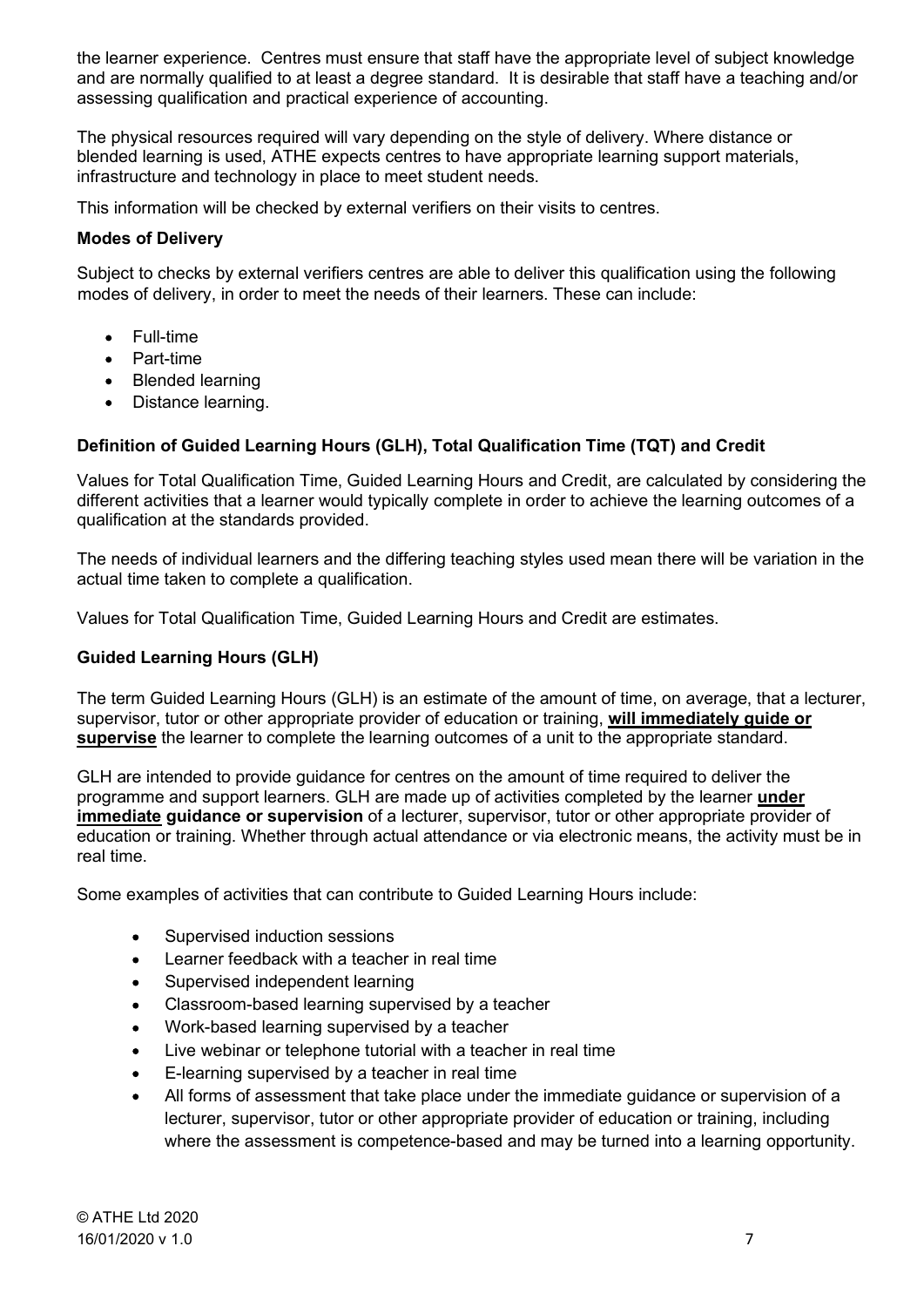### Total Qualification Time (TQT)

Total Qualification Time (TQT) is a guide to the amount of time a learner would take, on average, to complete the different activities to demonstrate achievement of the learning outcomes of a whole qualification at the standards provided.

TQT includes all the activities described under guided learning hours (GLH) plus an estimate of the number of hours a learner will be likely to spend in completing other work, which is directed by the tutor. This could include preparation, study or any form of participation in education or training, including assessment, but unlike Guided Learning this is not under the immediate guidance or supervision of a lecturer, supervisor, tutor or other appropriate provider of education or training.

Some examples of tutor directed activities that can contribute to Total Qualification Time, include:

- Preparation
- Preparation for classes
- Preparation for assignments
- Study
- Independent research/learning
- Background reading
- Compilation of a portfolio of work experience
- E-learning
- Drafting coursework or assignments
- Working in student teams
- Watching a pre-recorded podcast or webinar
- Work-based learning.

### **Credit**

The credit value specifies the number of credits that will be awarded to a learner who has achieved the learning outcomes of a unit at the specified standard.

Each credit represents 10 hours of learning time and equates to 10 hours of Total Qualification Time. Therefore, one 15 credit unit represents 150 hours of Total Qualification Time. Learning time is a notional measure which indicates the amount of time a learner at the level of the unit is expected to take, on average, to complete the learning outcomes of the unit to the standard determined by the assessment criteria.

Learning time includes all the activities described under Guided Learning Hours and additional learning. The credit value of the unit will remain constant in all contexts regardless of the assessment method or the mode of delivery. Learners will only be awarded credits for the successful completion of whole units.

The level is an indication of relative demand, complexity and depth of achievement and autonomy.

Each qualification has agreed rules of combination which indicates the number of credits to be achieved, the units that are mandatory and the choice of optional units. The rules of combination for the unendorsed qualifications and the pathway specific qualifications are given below.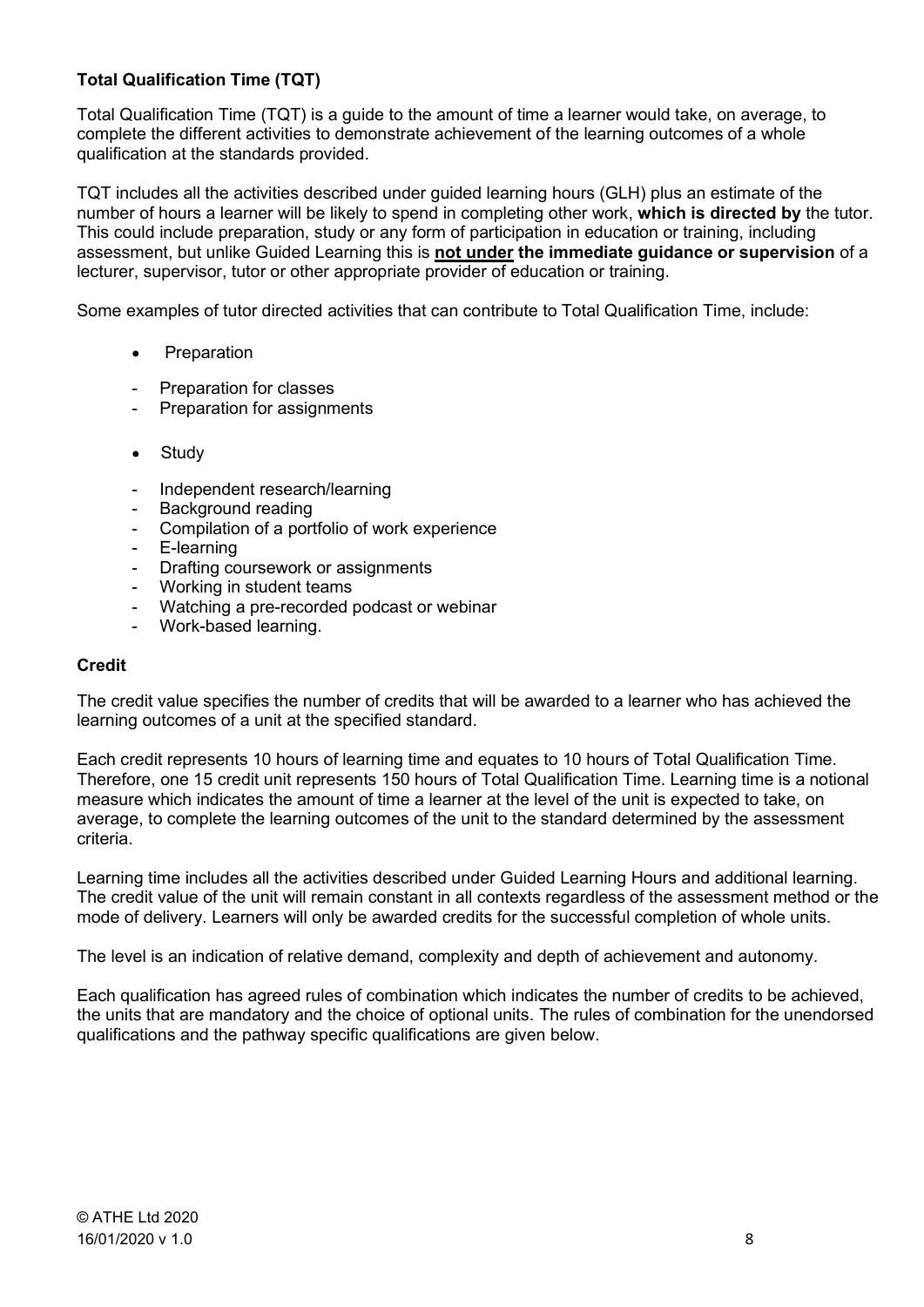### Qualification Structure for the Level 7 Extended Diploma in Accounting and Finance

Qualification Structure for the Level 7 Extended Diploma in Accounting and Finance<br>ATHE Level 7 Extended Diploma in Accounting and Finance is a 100 credit qualification<br>To obtain the Level 7 Extended Diploma in Accounting To obtain the Level 7 Extended Diploma in Accounting and Finance learners must achieve all five mandatory units.

The Total Qualification Time is 1000 Hours. The Total Guided Learning Hours is 300 The Total Credit value is 100.

| <b>Unit Title</b>                                             | <b>Level</b> | Credit   GLH |    |
|---------------------------------------------------------------|--------------|--------------|----|
| <b>Mandatory Units</b>                                        |              |              |    |
| Unit 1: Corporate Reporting for Strategic Business - Advanced |              | 20           | 60 |
| Unit 2: Core Financial Management - Advanced                  |              | 20           | 60 |
| Unit 3: Management for Strategic Performance - Advanced       |              | 20           | 60 |
| Unit 4: UK Taxation for Business and Individuals              |              | 20           | 60 |
| Unit 5: Audit and Compliance Advanced                         |              | 20           | 60 |

### Guidance on Assessment and Grading

### Assessment

### Methods of Assessment

ATHE encourages centres to use a range of assessment vehicles that will engage learners and give them an opportunity to both demonstrate their knowledge and understanding of a topic and to evaluate how they might apply that knowledge in a given context. This should be part of the assessment strategy.

We would recommend avoiding essay writing and that more varied types of assessment are included. This might include assessment through:

- a research activity resulting in the compilation of a report
- an academic paper or article for publication
- 
- the compilation of a case study<br>● a critical review and evaluation of a chosen company's policies, procedures and systems<br>● a set project completed for an employer (also known as an 'employer-engagement' activity)
- 
- the production of a portfolio of evidence relating to a particular unit.

This list is by no means exhaustive but gives examples of some creative assessment methods that could be adopted.

### Recording Assessment Judgements

Assessors are required to record assessment judgements for each student by unit. ATHE has provided a template for centres to use to record their judgements and this form should be used. The form enables the centre to record any adjustments due to special considerations or reasonable adjustments. Any adjustments following appeals should also be recorded. These records must be retained as they will be checked at external verification visits. All learner work must be retained for a minimum of four years after certification has taken place. Putting an Assessment Strategy in Place

You will need to demonstrate to your External Verifier that you have a clear assessment strategy supported by robust quality assurance in order to meet the ATHE requirements for registering learners for a qualification. In devising your assessment strategy, you will need to ensure that: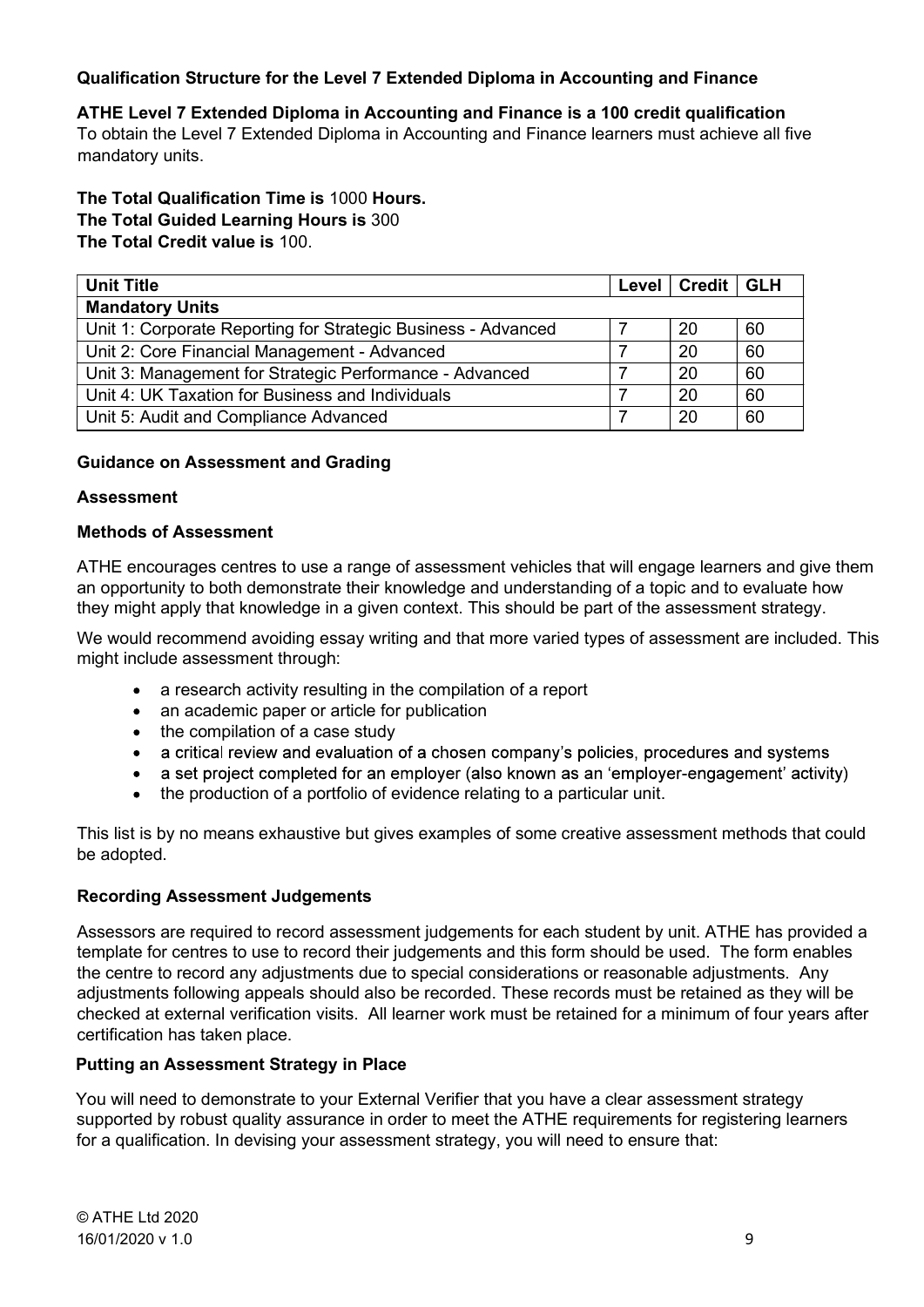- centre devised assignments are clearly mapped to the unit learning outcomes and centre devised assignments are clearly mapped to the unit learning outcomes and<br>assessment criteria they have been designed to meet and are submitted to ATHE for<br>approval prior to issue to learners.<br>the command verbs used approval prior to issue to learners.
- the command verbs used in the assignment are appropriate for the level of the qualification, e.g. analyse, evaluate, synthesise.
- the assignment gives the learner sufficient opportunity to meet the assessment criteria at the right level, through the work they are asked to complete (The RQF level descriptors will be helpful to you in determining the level of content of the assessment).
- students are well-briefed on the requirements of the unit and what they have to do to meet them.
- assessors are well trained and familiar with the content of the unit/s they are assessing.
- there is an internal verification process in place to ensure consistency and standardisation of assessment across the qualification.
- assessment decisions are clearly explained and justified through the provision of feedback to the learner.
- work submitted can be authenticated as the learner's own work and that there is clear guidance and implementation of the centre's Malpractice Policy.
- there is an assessment plan in place identifying dates for summative assessment of each unit and indicating when external verification will be needed.
- sufficient time is included in the assessment planning to allow the learners time for any necessary remedial work that may be needed prior to certification.

### Qualification Grading

### Grading system

The grading algorithms and overall grade thresholds published in any ATHE specification may be subject to change where this is necessary to maintain standards.

This qualification involves assessment using judgements against 'Pass', 'Merit' and 'Distinction' Assessment Criteria to make a decision about whether a learner has met the required standard. Our grading system is simple and we do not currently envisage the need to change this. However, should a change become necessary, the change would be published in an updated version of the specification with a clearly revised version number and a new 'valid from' date on the front cover. We will write to all centres in good time to inform them of this change so that plans for any changes can be made to your programme delivery, internal assessment and quality assurance arrangements.

The ATHE grading system where a qualification result can be either Pass, Merit, Distinction or Fail is as currently follows and we plan to maintain this system for the foreseeable future:

- Learner meets all Learning Outcomes at Pass standards stated in the assessment criteria in a unit > Learner gains a Pass for the unit
- Learner meets all Learning Outcomes at Pass standards, and where available also at Merit standards stated in the assessment criteria in a unit > Learner gains a Merit for the unit
- Learner meets all Learning Outcomes at Pass standard, and where available also at Merit and Distinction standards stated in the assessment criteria in a unit > Learner gains a Distinction for the unit
- Learner does not meet all Learning Outcomes at Pass standards stated in the assessment criteria in a unit > Learner gains a Fail for the unit
- Learner meets the rules of combination in a qualification and points for achieving units are added up > points are converted to an overall qualification grade > learner meets minimum number of points required > learner achieves a Pass, Merit or Distinction for the qualification
- Learner does not meet the rules of combination in a qualification and/or points for achieving units are added up > points are converted to an overall qualification grade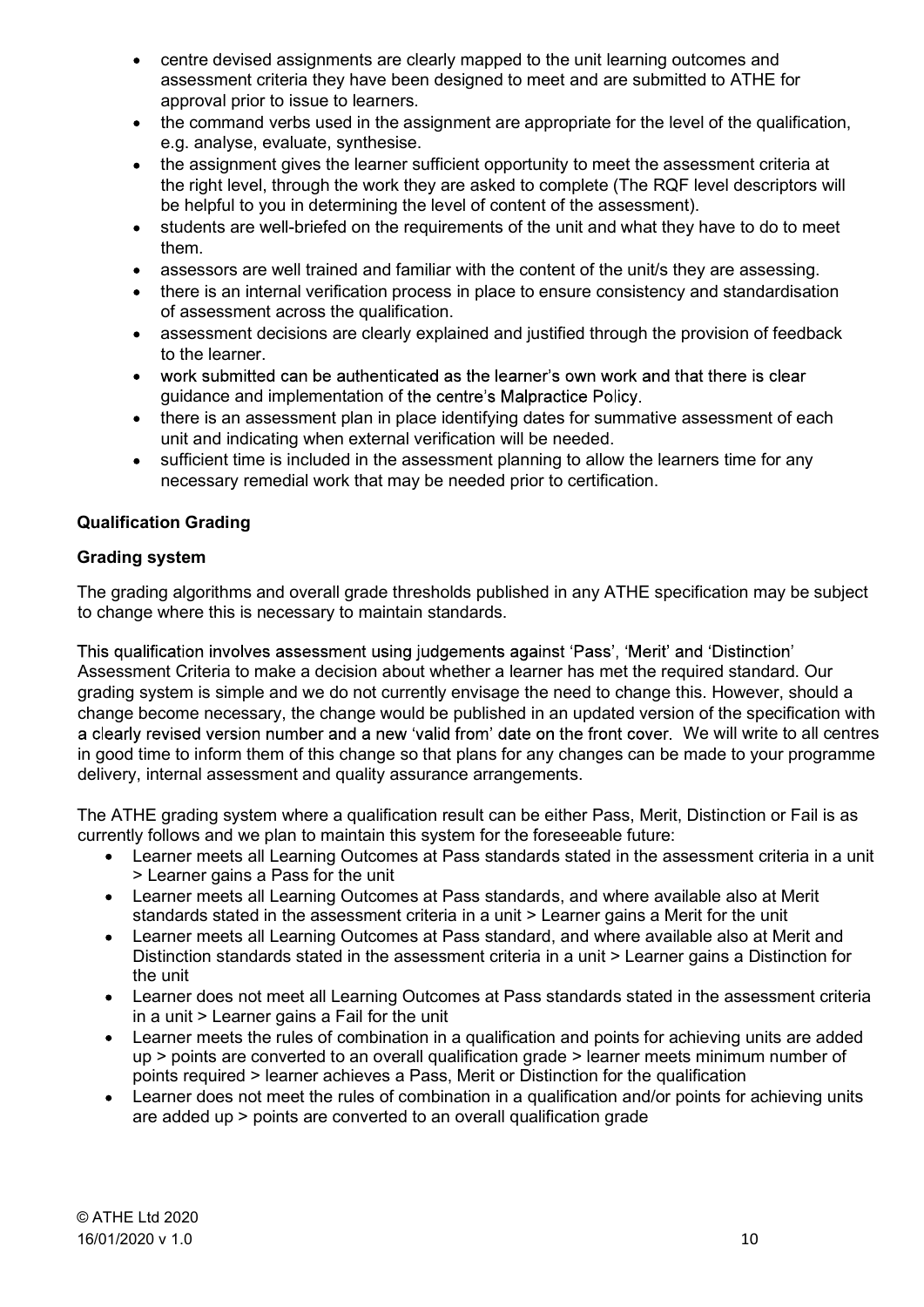Learner does not meet rules of combination or minimum number of points required > learner achieves a Fail for the qualification but may receive unit certification for those units achieving a<br>Pass.<br>c**ation Grading Structure**  $\bullet$ achieves a Fail for the qualification but may receive unit certification for those units achieving a Pass.

### Qualification Grading Structure

### Determining the Overall Qualification Grade

Assessment is completed on the basis of achievement of the Learning Outcomes at the standards set by the Assessment Criteria in each unit and the learner can achieve a pass, merit or distinction. The units are equally weighted. As well as receiving a grade for each individual unit, learners will receive an overall grade for the qualification. The calculation of the overall qualification grade is based on the student's performance in all units and the points gained from all units required for the Extended Diploma. The learner must have attempted the valid combination of units. The formula for establishing the overall grade is as follows.

### Points for each 20-credit unit achieved are:

Pass (achieves Learning Outcomes at the standards stated in pass assessment criteria) - 40 points Merit (achieves Learning Outcomes at the standards stated in pass and all merit assessment criteria)  $-53$ points

Distinction (achieves Learning Outcomes at the standards stated in pass, all merit and all distinction Assessment Criteria) - 66 points

### Calculations for the overall qualification grade:

### Level 7 Extended Diploma in Accounting and Finance (100 credits)

Pass 200 - 264 Merit 265 - 329 Distinction 330 +

### Example grading for Level 7 Extended Diploma in Accounting and Finance Example 1

Marina has achieved a total of 252 points for the qualification:

| Unit no. | Unit result        | Unit points |  |
|----------|--------------------|-------------|--|
|          | Merit              | 53          |  |
| ◠        | Pass               | 40          |  |
| ◠<br>J   | <b>Distinction</b> | 66          |  |
|          | Pass               | 40          |  |
| 5        | Merit              | 53          |  |
|          | Total              | 252         |  |

Marina has achieved 252 points and will be awarded a Pass grade for the qualification as the requirement for a Pass is 200 - 264 points.

### Example 2

David has achieved a total of 278 points for the qualification:

| Unit no. | Unit result        | Unit points |
|----------|--------------------|-------------|
|          | Pass               | 40          |
|          | Merit              | 53          |
|          | <b>Distinction</b> | 66          |
|          | <b>Distinction</b> | 66          |
|          | Pass               | 53          |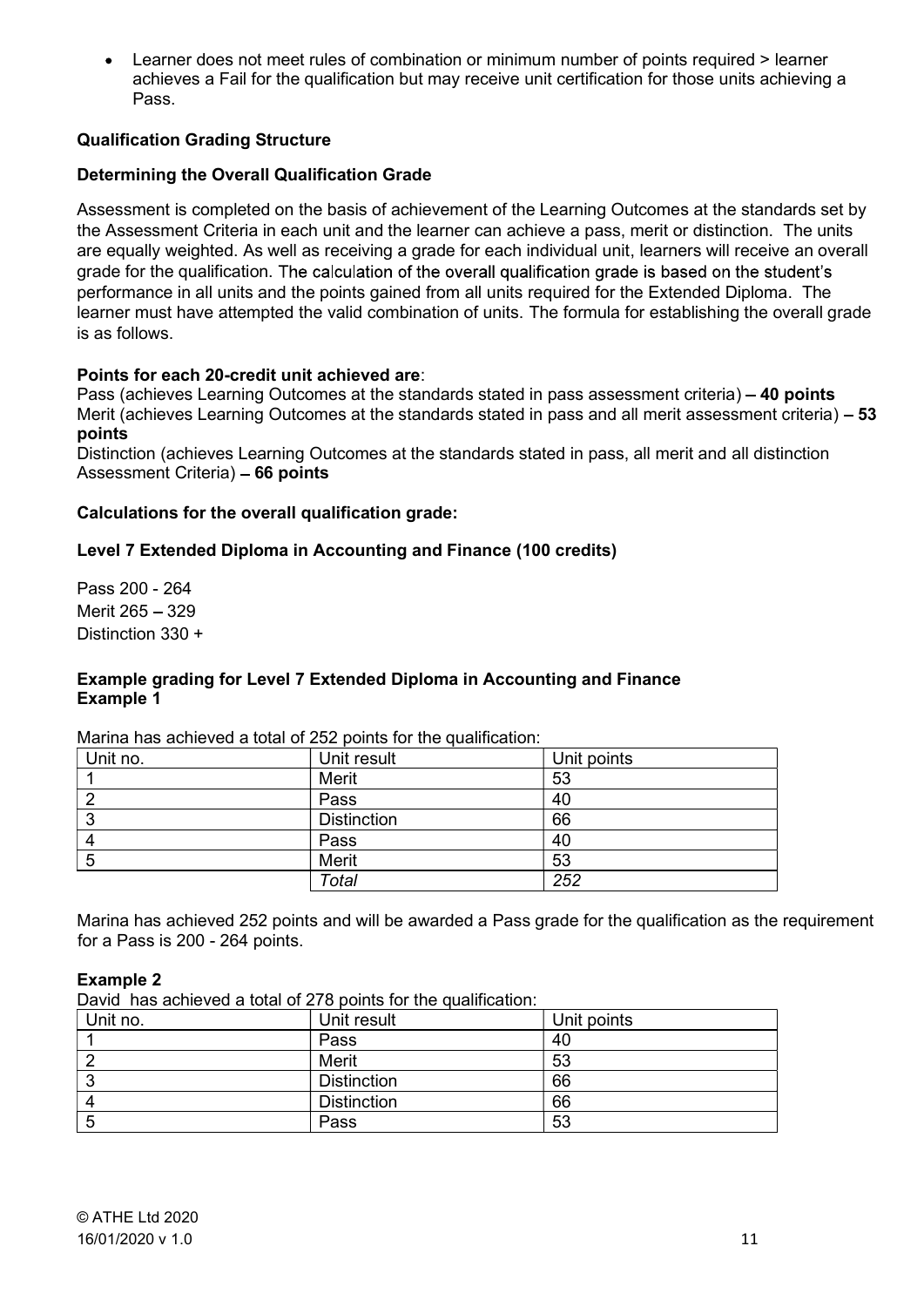| <br>____ |
|----------|
|----------|

Total<br>
278<br>
and will be awarded an overall Merit grade for the qualification as the<br>
230 points Total 278<br>David has achieved 278 points and will be awarded an overall Merit grade for the qualification as the<br>Distribution and Merit is 265 - 330 points<br>Distribution and the qualifications must be committed to ensuring t requirement for a Merit is 265 - 330 points

### Quality Assurance of Centres

Centres delivering ATHE qualifications must be committed to ensuring the quality of teaching and learning so that the learner experience is assured. Quality assurance will include a range of processes as determined by the centre and this could include: gathering learner feedback, lesson observation, analysis of qualitative and quantitative date etc. There must also be effective standardisation of assessors and verification of assessor decisions. ATHE will rigorously monitor the application of quality assurance processes in centres.

ATHE's quality assurance processes will include:

- Centre approval for those centres which are not already recognised to deliver ATHE RQF qualifications
- Monitoring visits to ensure the centre continues to work to the required standards
- External verification of learner work.

Centres will be required to undertake training, internal verification and standardisation activities as agreed with ATHE. Details of ATHE's quality assurance processes are provided in the ATHE Guide "Delivering ATHE Qualifications" which is available on our website.

### **Malpractice**

Centres must have a robust Malpractice Policy in place, with a clear procedure for implementation. Centres must ensure that any work submitted for verification can be authenticated as the learner's own. Any instance of plagiarism detected by the External Verifier during sampling, will be investigated and could lead to sanctions against the centre.

Centres should refer to the Delivering ATHE Qualifications Guide, the ATHE Malpractice and Maladministration Policy and Guidance on Centre Malpractice Policies. These documents are available on the ATHE website.

## Guidance for Teaching and Learning

Learners learn best when they are actively involved in the learning process. We would encourage practitioners delivering our qualifications to use a range of teaching methods and classroom-based activities to help them get information across and keep learners engaged in the topics they are studying. Learners should be encouraged to take responsibility for their learning and need to be able to demonstrate a high degree of independence in applying the skills of research, analysis and evaluation. You can facilitate this by using engaging methods of delivery that involve active learning rather than relying on traditional methods of lecture delivery to impart knowledge.

Your approach to delivery should give the learners sufficient structure and information on which to build without you doing the work for them. In achieving the right balance, you will need to produce wellplanned sessions that follow a logical sequence and build on the knowledge, understanding and skills already gained.

## Top Tips for Delivery

Adopt a range of teaching and learning methods, including active learning.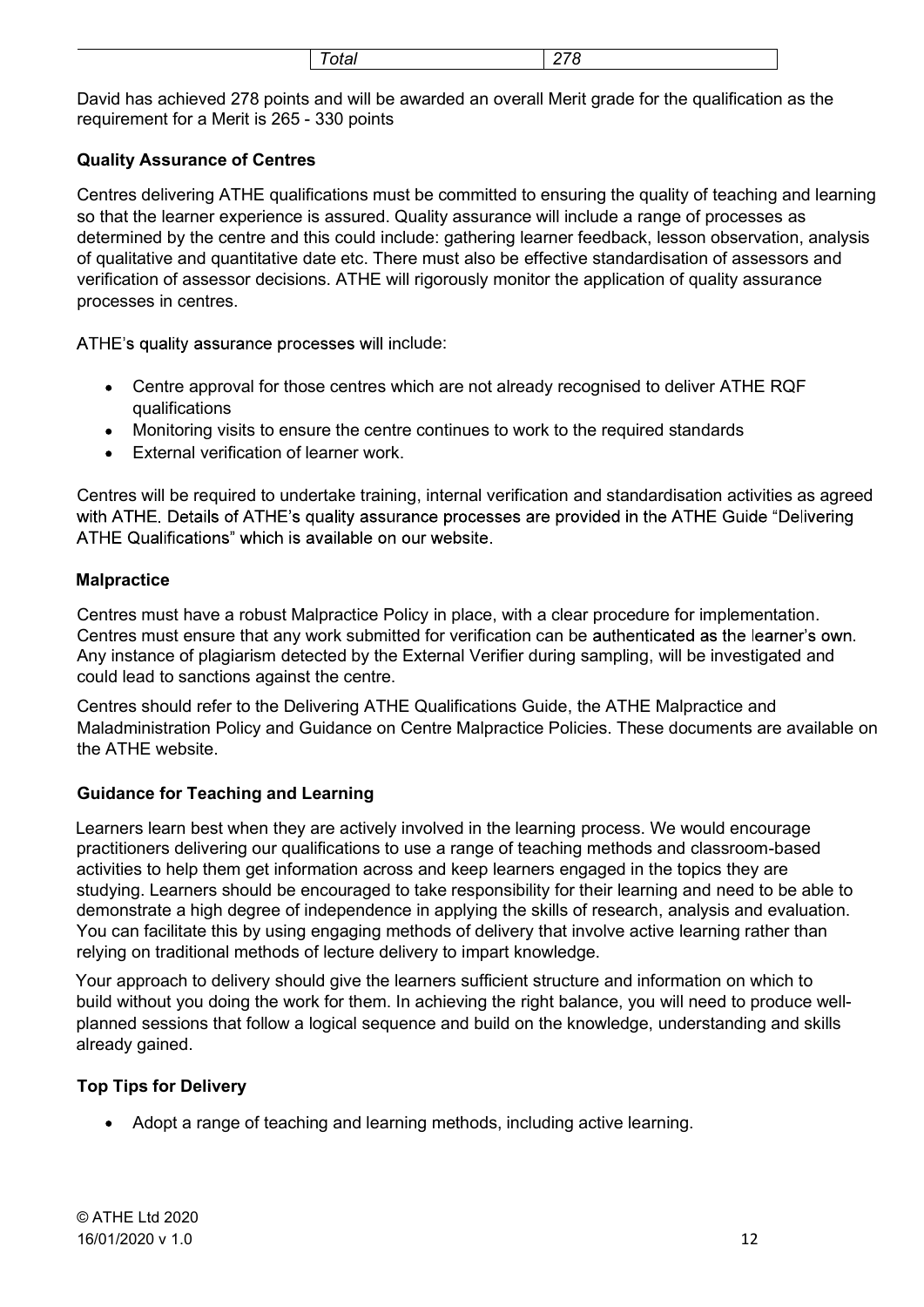- Plan sessions well to ensure a logical sequence of knowledge, understanding and skills  $\bullet$ development.
- Include study skills aspects, e.g. how to construct a report or Harvard Referencing. Build time into your Scheme of Work and Session Plans to integrate study skills teaching.
- Set structured additional reading and homework tasks to be discussed in class.
- Elicit feedback from your students. Get them to identify where the work they have done meets the Assessment Criteria and demonstrates achievement of the Learning Outcome.
- Contextualise your activities, e.g. using real case studies as a theme through the sessions.
- Use learner experience from the work place or other personal learning.
- Take an integrated approach to teaching topics across units, where appropriate, rather than always taking a unit-by-unit approach. In this way, learners will be able to see the links between the content of the different units.